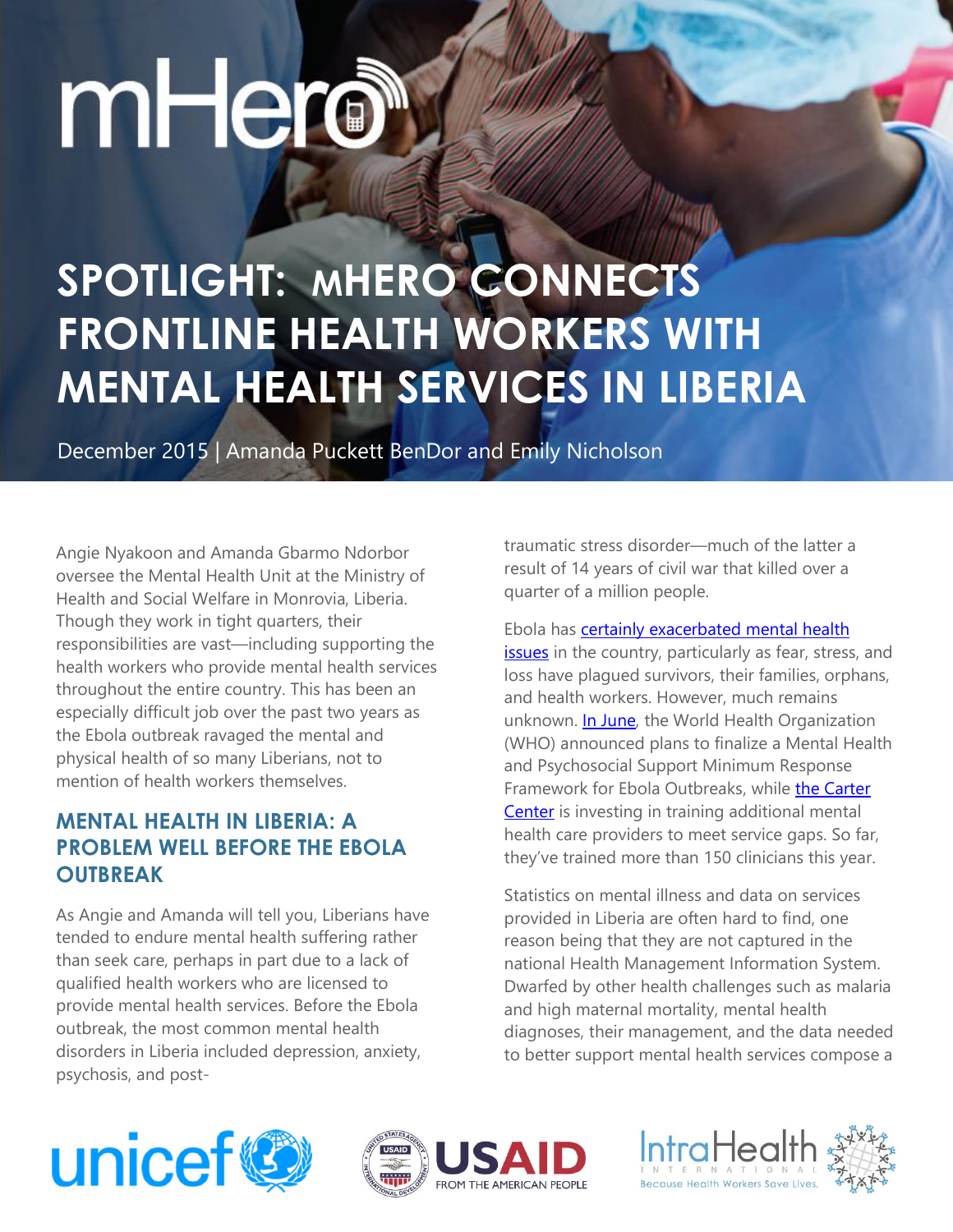major information gap for the Mental Health Unit. Despite the growing need for these data to be routinely captured in the national system, identifying mental health service delivery indicators, collecting and updating data, and ensuring they flow to the right team at the ministry are not easy processes—or swift.



#### **MHERO AND MENTAL HEALTH**

When Angie and Amanda learned about mHero, a new platform that enables the ministry to communicate directly with frontline health workers, they had an idea: could they use this new tool to learn more about the illnesses their mental health clinicians were seeing throughout the country? mHero combines health worker records in the national iHRIS—the IntraHealth-developed human resources information system—with RapidPro, an SMS tool that facilitates two-way text messaging, to send targeted SMS to health workers on their mobile phones.

"We were happy to learn about mHero and develop use cases to find out more information from mental health clinicians in Liberia," Amanda says. The duo acted quickly to brainstorm the types of questions they would send to health workers. They decided to pilot a simple set of messages to see *if* health workers would respond and *what* those responses would be.

Angie and Amanda developed a workflow of 14 questions about diagnoses encountered, the age of the diagnosed, and the kinds of treatments provided. Working with the mHero team at the ministry, they tested the workflows to be sure the messages were sent in the right order and that the data that came back were easy to understand. When they were ready, the mHero system sent the workflow to 39 mental health clinicians across the country.

The responses that came in from Liberia's counties revealed that depression was the most common mental illness plaguing citizens—three times as many clinicians reported diagnosing the illness than those who did not. The responses also exposed an unexpected differential in the age of those diagnosed: depression, along with anxiety, posttraumatic stress disorder and suicidal ideation were all seen more often in individuals under the age of 18 than in any other age group. This is exactly the type of information that Angie and Amanda look for, as it highlights the need to direct their limited funding toward a specific—and in this case particularly vulnerable—age group.

After receiving these SMS responses, Amanda and Angie shared their data with a group of mental health clinicians, physician assistants, and nurses from nine of Liberia's twelve countries. "We wanted their view on the mHero project as a strategy of collecting information," Angie says. "They were all very excited! These were the recipients of the texts so engaging with them about how it felt to interact with the phone, how we should modify our questions, and what other information we can collect was very interesting."

Some of the functional modifications they identified were simple, such as requesting yes/no answers to questions or adapting the context of the questions slightly.